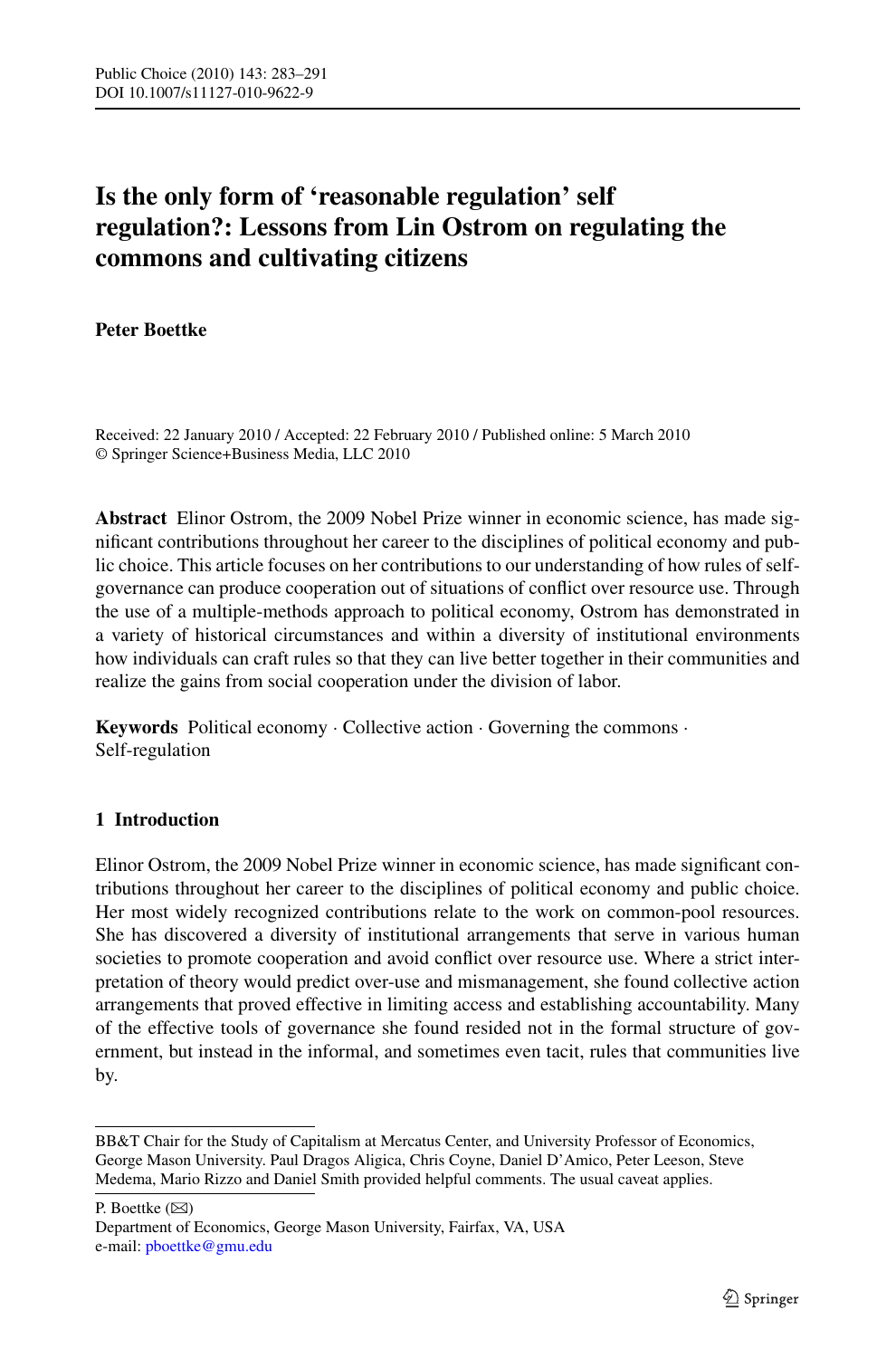I would like to push Lin's argument a bit, and ask whether the foundation of an effective system of regulation must be found first and foremost in the rules of self-regulation that communities adopt and their citizens abide by, rather than in well-designed regulatory statutes by efficiency experts. Efforts to regulate human activities to suppress our most crass desires, discipline our wildest whims, and harness our self-interest exist throughout the world. Most of our intellectual efforts as economists and political economists have been directed at studying the formal regulations established and implemented by agencies within government. Lin, on the other hand, studied the political economy of everyday life and the self-regulation of behavior, rather than the political economy of government exclusively. What do we learn from Lin's work about the relationship between these two forms of the regulation of behavior in human societies (also see Boettke [2001,](#page-7-0) and Boettke et al. [2008](#page-7-0))? Thus, my question, 'is the only form of 'reasonable regulation' self-regulation?'

#### **2 The paradox of governance and the elusive quest for 'reasonable regulation'**

Several years ago I was at a conference celebrating the work of P.T. Bauer at the London School of Economics. Anne Krueger summed up (I am paraphrasing her) what we learned about economic policy during the last quarter of the 20th century with the statement to the effect: 'Yes, Bauer is right free markets outperform government central planning and government intervention. But we also know that completely unfettered markets are unrealistic. We can all agree that what we need is to establish *reasonable regulation that is not capturable by special interests*.' I was immediately struck by Krueger's phraseology because it seemed, well, so reasonable. Who could be against 'reasonable regulation' that wasn't captured by special interest groups? Nobody in their right mind would argue for unreasonable regulation dominated by interest group politics. Anne Krueger, as she so often does, had hit the nail on the head. But still I had a nagging thought so I raised my hand. "What if," I said, "that set of regulations is a null set?" My question was never seriously entertained that day, but I think it should be.

One of the grand dilemmas of political economy is the recognition that when we turn to government to solve our problems we necessarily create a new set of problems that previously did not exist that must now be addressed. I am not saying *a priori* that the costs of addressing these problems always outweighs the benefits of turning to government, but only that we need to be conscious of the fact that we have in fact created a new set of problems to contend with and contending with it entails costs that must be taken into account. We turn to government in the first place to provide security in our daily lives—protection of property, the guarantee of contracts, etc. In short, we turn to government because we are concerned about the threat of private predation. Unfortunately, as soon as we establish a government body to provide for our protection we become vulnerable to the threat of public predation. So we have to engage in costly measures to protect us against the predatory behavior of government. As James Madison explained the basic dilemma in *The Federalist Papers*, we have to empower the state and then constrain the state. This is, in essence, the constitutional project in forming a workable government.

The desire to institute reasonable regulation that is not captured is laudable, but implementing such a desire in practice is a question of positive political economy. By what means can we establish such regulations through the political process, and how are we going to enforce them, and hermetically seal them from capture by interested parties?

The positive political economy of regulation leads us to question theories of regulation that postulate either a public interest origin (not deny but certainly to question) and a benev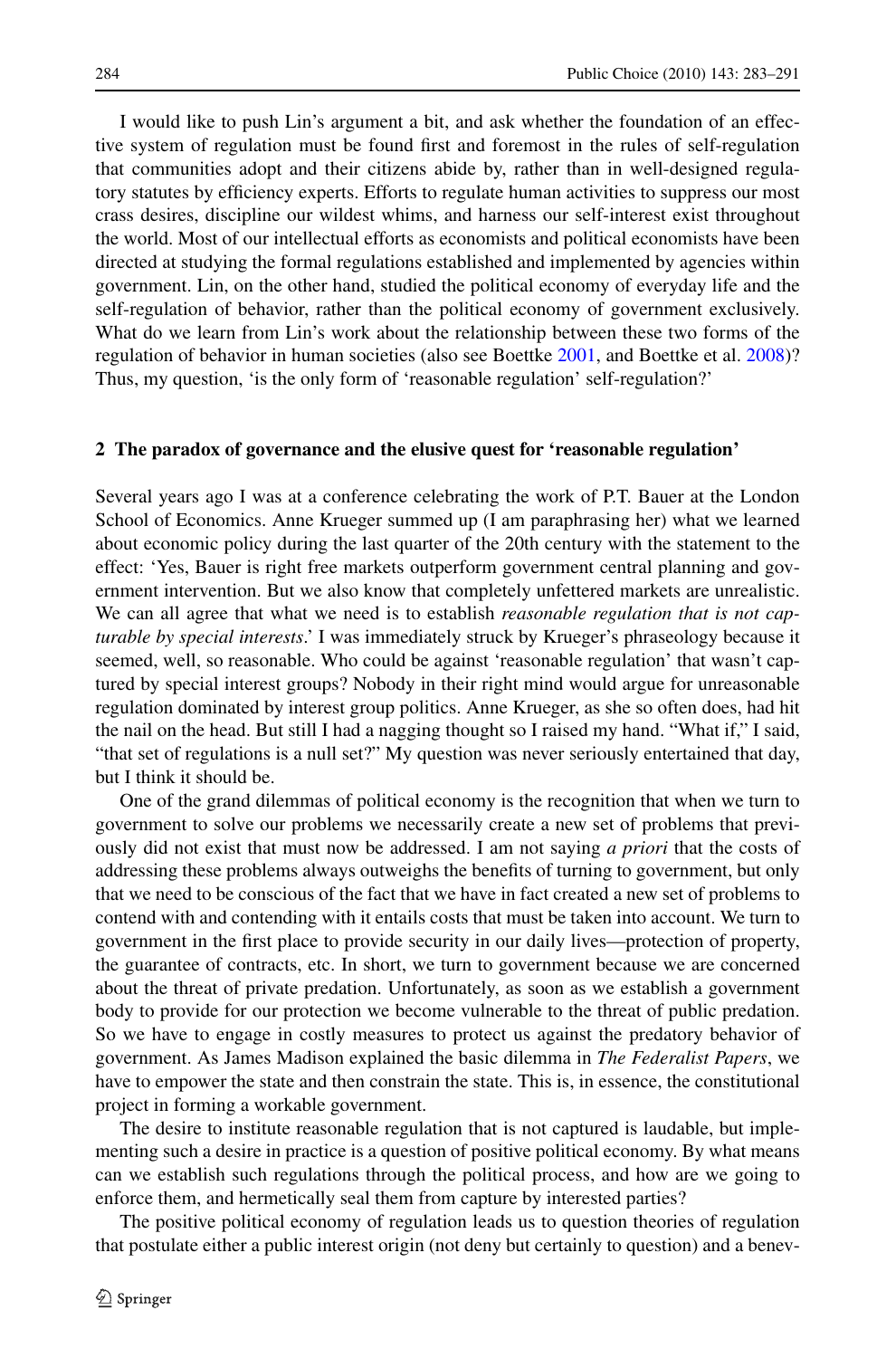olent despot idea of enforcement. Instead, it is a common practice in positive political economy to dig into the data to infer intentions from outcomes and to follow the money trail and always ask who benefits at whose expense. Regulation may indeed be introduced to address some perceived market failure, but we cannot assume that the government regulation will costlessly correct for the problem. This demand for comparative institutional analysis, of course, was one of Ronald Coase's main points in both his 1959 paper on the FCC and his 1960 paper on social cost.

In the Federal Communications Commission paper, Coase argued that:

Quite apart from the malallocations which are the result of political pressures, an administrative agency which attempts to perform the function normally carried out by the pricing mechanism operates under two handicaps. First of all, it lacks the precise monetary measure of benefit and cost provided by the market. Second, it cannot, by the nature of things, be in possession of all the relevant information possessed by the managers of every business which uses or might use radio frequencies, to say nothing of the preferences of consumers for the various goods and services in the production of which radio frequencies could be used *...*

The operation of the market is not itself costless, and if the costs of operating the market exceeded the costs of running the agency by a sufficiently large amount, we might be willing to acquiesce in the malallocation of resources resulting from the agency's lack of knowledge, inflexibility and exposure to political pressure (Coase [1959,](#page-7-0) p. 18).

In other words, attempts to replace the price system with government administration of allocations run into the problems of calculation, dispersed knowledge, and political interestgroups, and these problems not only distort existing arrangements, but curtail the entrepreneurial discovery procedure of new and potentially better ways to arrange affairs and allocate resources.

In his problem of social cost paper, Coase explains further that we must: "start our analysis with a situation approximating that which actually exists, to examine the effects of a proposed policy change and attempt to decide whether the new situation would be, in total, better or worse than the original one" (Coase [1960](#page-7-0), p. 43). It would be desirable, Coase adds, if policy reform were costless and we could guarantee that proposed changes would work as planned so we gain more than we lose. "But in choosing between social arrangements within the context of which individual decisions are made, we have to bear in mind that a change in the existing system which will lead to an improvement in some decisions may well lead to a worsening of others. Furthermore, we have to take into account the costs involved in operating the various social arrangements (whether it be the working of a market or of a government department), as well as the costs involved in moving to a new system" (Coase [1960](#page-7-0), p. 44).

Coase's argument is not that the laissez-faire market is ideal (unless that is merely definitional), but instead that the quest for 'reasonable regulation' is elusive. In other words, it is not so unreasonable to question the ease with which we find in existence (let alone design, implement, and sustain) "reasonable regulation" of markets by government.

Recognizing the elusive question doesn't change the fact that human beings are imperfect and their passions need to be tamed. Governance is required. We humans must be disciplined for a peaceful and prosperous social order to emerge. But how precisely do we tame those human passions, and what mechanisms do we employ in the taming? Hirschman [\(1977](#page-7-0)) argued that throughout the intellectual history of the west, the taming of the passions was the object of various systems of beliefs. The passions, Hirschman argues, could be repressed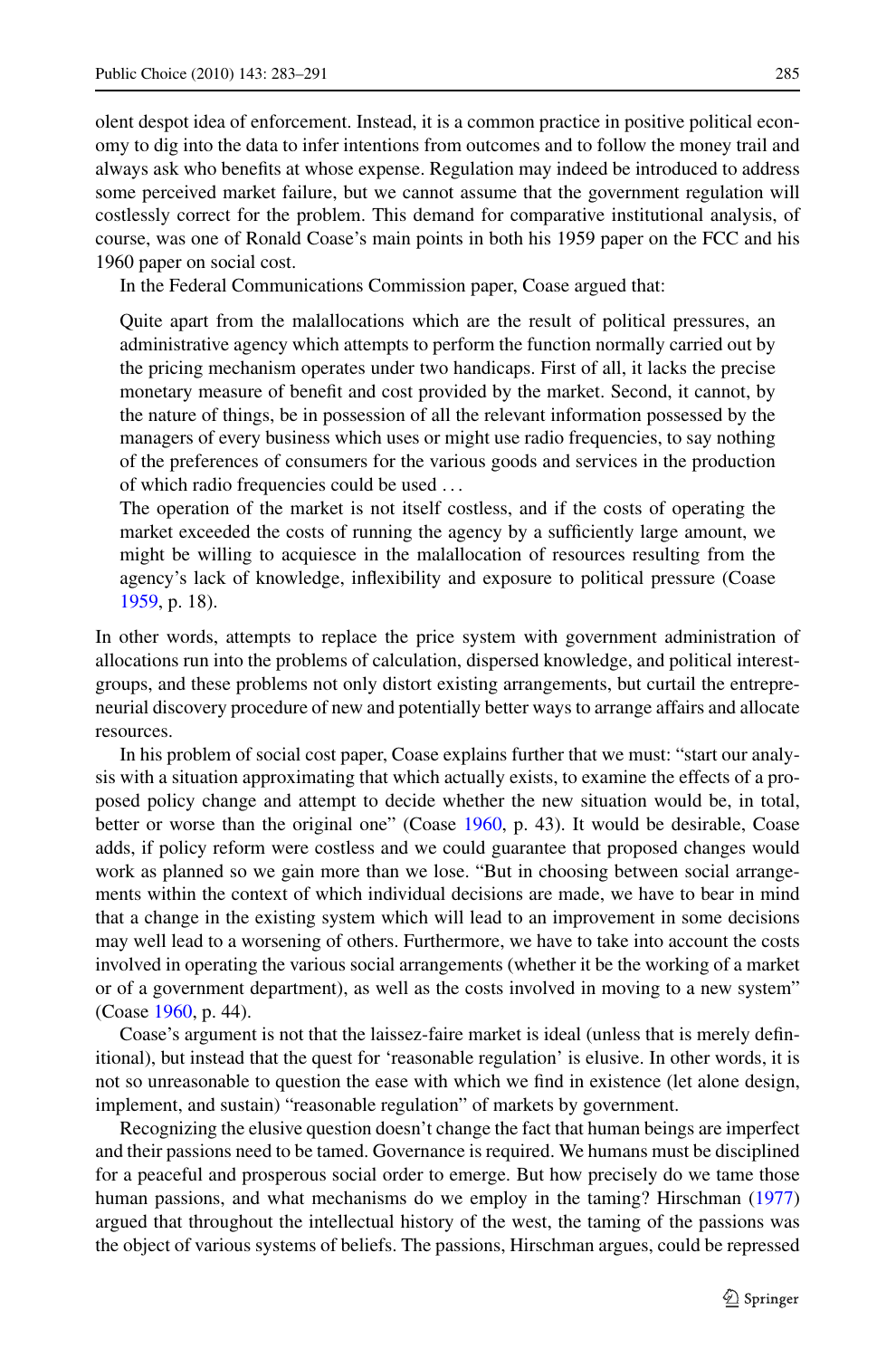by authority and force, they could be suppressed by religious conviction, they could be harnessed, or they could be held in check by the countervailing force of pitting passion against passion. Economic theory, in fact, could be said to have been born in the effort to see how the passions are harnessed through commercial interest so that our private vices would be transformed into public virtue. And, it was through refinements in the classical theory of political economy, and the historical practice of constitutional craftsmanship by the American founding fathers that led to an appreciation of the counter-veiling forces in society.

The mechanism for the harnessing, as well as the checking, of the passions identified by the classical political economists was private property and the price system, and the rule of law and constitutional order (see Hayek [1948](#page-7-0), pp. 11–14). Competition in the pursuit of profit, as well as the penalty of loss, would discipline men so that they would orient their behavior to realize the gains from trade and the gains from innovation in the most effective way possible given tastes, technology, and resource availability. Profits encourage risk taking by economic actors, while losses encourage prudence in decision-making. The market economy was a clear example of a self-regulating system where risk and prudence were balanced against each other.

Participants within a market economy are incentivized to seek out mutual advantageous exchange and discover least cost methods to realize those gains from exchange. Mankind would be better served by 'truck, barter, exchange' than by pursuing 'rape, pillage, plunder' provided that the institutional environment within which men act ensured that mutually advantageous trade, rather than violent taking, was the more economically rewarding activity. The passions would be harnessed and they would be held in check, and peace and prosperity would follow from the establishment of a system of 'property, contract, and consent'.

The main intellectual debate in political economy since the 18th century has been whether social order is a function of the taming of the passions by central authority (Hobbes) or through the "invisible hand" of the market economy (Smith). Enter Elinor Ostrom in the late 20th century, not so much to resolve the debate as to transcend it. Ostrom has persuasively argued, that this traditional way of looking at things proved to be ineffective in addressing situations as diverse as understanding the organization of local public economies to the plight of underdevelopment, and the management of forestry and fisheries in-between. One way to think of her contribution to the economics of governance is to view her work as arguing that there were Smithian (spontaneous order) answers to Hobbesian (constructivist) questions. But that really doesn't quite capture the essence of her argument, which drills deeper into the form and function (and enforcement) of the rules of governance that are in operation in a diversity of human societies.

#### **3 From municipal public goods to community-based resource management**

In the debate over local public economies, Lin and her husband Vincent, challenged the conventional wisdom in public administration by arguing that efficient administration was not a function of consolidation and centralized administration, but a by-product of polycentric processes of local communities competing for residents through the provision of public goods and services in exchange for local taxes and fees (see, e.g., McGinnis [1999a](#page-7-0)). What looked chaotic to the rationalistic mind of modernist public administration, was in fact the orderly organization of local public economies that emerged from citizen participation and community engagement. Decentralized mechanisms were in operation that generated a more responsive and adaptable municipality to satisfy the demands of its citizens than the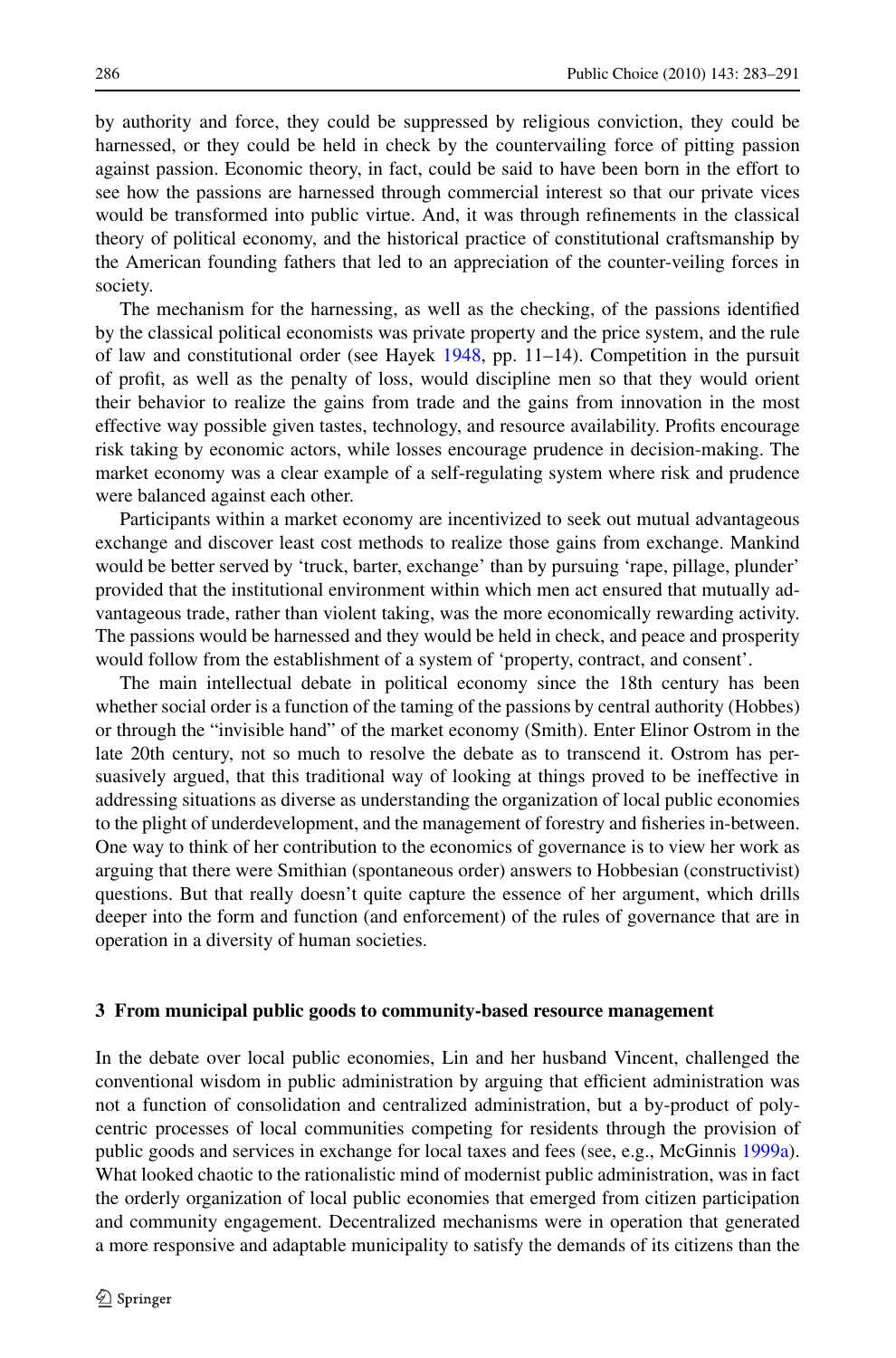efficiency experts in modern public administration were recognizing. The 'scientific' consensus for centralization of administration was mistaken and where followed would lead to a worsening (rather than an improvement) in the performance of the basic functions of governance in urban areas.

But what was true of managing public administration of police, schools, and utilities in large urban environments was also true, the Ostroms argued, for management of commonpool resources from fisheries to forestry to irrigation systems in rural and underdeveloped environments (see, e.g., McGinnis [1999b](#page-8-0)). Efforts by the efficiency experts to centralize administration of resource allocation ran into the problems of malallocation (as Coase had also identified) due to inability to engage in economic calculation, inability to mobilize the dispersed knowledge in society, and the failure to ward off the destructive influence of special interest groups. However, there is a flip side to the Coasean framework that must be recognized. The proponents of modern public administration often made arguments that not only claimed that the decentralized forces at work were inefficient compared to centralized administration, but that local actors couldn't negotiate their way around the inefficiencies no matter how hard they might try. Coase asked instead for economists and policy makers to look at where the deals (often hidden) were being made that enable people to transform situations of conflict into opportunities for cooperation. Similarly, the Ostroms looked at the agreements on the rules of governance and mechanisms of enforcement that local people crafted (or stumbled upon) that turned situations of potential conflict into opportunities for cooperation. Lin's work showed that the people she has studied dealing with common-pool resources in a variety of contexts don't face a 'tragedy of the commons' as much an 'opportunity of the commons' and in the opportunity the situation of conflict presents itself as an opportunity to find the right rule systems that work to ensure a well-governed commons and the possibility of peaceful cooperation (see Tabarrok [2009](#page-8-0)).

We can, and do, in short, find ways to live better together. As Shivakumar [\(2005](#page-8-0), p. 131) put it, the Ostroms work points us in the direction of a "new science of politics" for understanding democratic civilization in the 21st century, a science that "draws on the human capacity to craft the rules of self-governance through reflection and choice. Indeed, human beings possess the potential to improve their well-being by devising rules governing their association with each other."

#### **4 Summing up the lessons from Lin**

So what does this work mean for the future of public choice and political economy? Much of the history of public choice has been defined by the economic examination of politics and formal government. The work of the Ostroms certainly isn't blind to formal government. But their work asks us to think more broadly about governance—the formal and informal rules of the social game that tame, harness and check our passions, and the mechanisms of enforcement that ensure effective governance even in the most unexpected environments. How actually does good governance work in situations when it shouldn't, and how do individuals in these societies develop the capacities necessary to be self-governing citizens, are the questions their work forces us to consider.

I would argue that the first enduring lesson from Lin's work is that individuals in their local situation are more effective at knowing what the right rules and actions are to avoid conflict and promote cooperation than government officials removed from the daily life of the community. Trust in the people to craft the right rules rather than experts from afar who promise rational solution to social ills. This conclusion can be interpreted either as a caution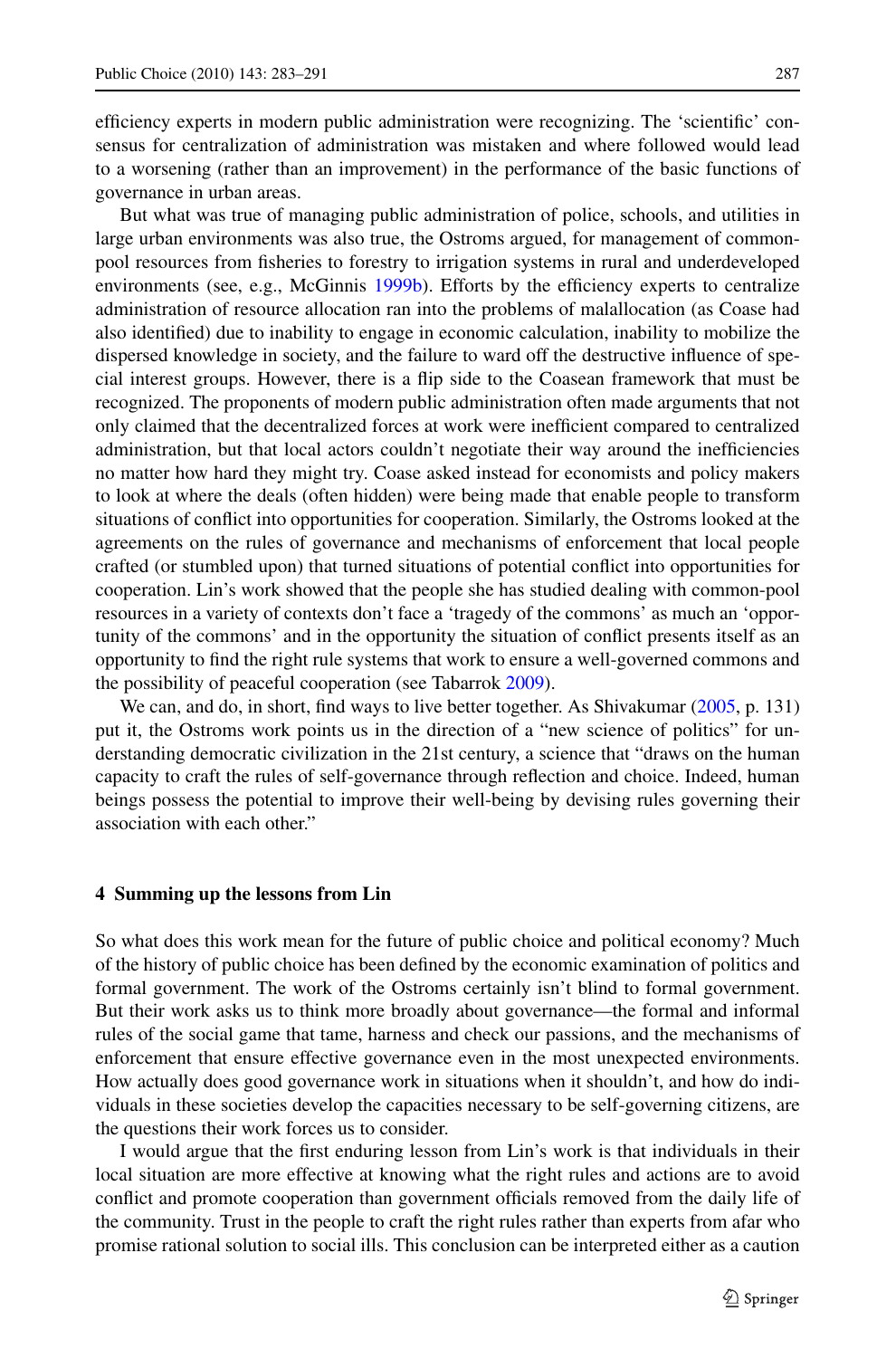to would be reformers to respect local traditions and customs prior to efforts at imposing change in governance structures (let's call this caution optimism), or as a sanction against all such efforts at reform from afar and an embracing of the conclusion that the only path to reform in an indigenous one (let's call this pessimistic). It is probably fair to say that Lin would not deny the possibilities of improvements in governance coming from foreign experts, but she does stress that these reform efforts respect the incentives that recipients of the assistance face and the nested games that are being played throughout the policy process (see, e.g., Ostrom et al. [2002\)](#page-8-0).

Lin, and Vincent in particular, often pointed to Hamilton's quote from *The Federalist Papers* for inspiration: "whether societies of men are really capable or not of establishing good government from reflection and choice, or whether they are forever destined to depend for their political constitutions on accident and force" (Ostrom [1997,](#page-8-0) p. 10). They are cautiously optimistic that man can establish good government through reflection and choice, and not forever be knocked about by the rough seas of history. However, it is important to stress where the Ostroms found their reasons for optimism. Hope, in their writings, is not to be found in rationalistic reforms of government planners informed by the modern science of public administration, but in the 'science and art of association' as practiced by a selfgoverning citizenry. It is people and their capacity to embrace (rather than shirk from) the troubles of thinking and the cares of living, not the machinations of politics, that give rise to hope that constitutional craftsmanship will produce a social order of peace and prosperity.

I want to emphasize a reading of her (and Vincent's) research that nudges this argument a bit further and emphasizes what I believe to be the consistent and full implications of what we have learned from the various studies emerging from the research at the Workshop in Political Theory and Policy Analysis for the 'science and art of association'. The rules that are binding are the rules that people live by already. Lin has found, in the field of collective action, the equivalent of finding the Coasean trades in private markets that were already struck to resolve conflicts over property and resource use. Beekeepers and apple growers, Cheung ([1973\)](#page-7-0) showed, worked out deals that addressed the potential externality issues even though market failure theorists had pointed to the example in textbooks and papers as a prime example of an externality that would result in market failure. Economic life practice defied what the pure logic of the theory predicted, and what that tells the analyst is that the solution to the puzzle is to be found in the institutional details in the arrangements worked-out by people in their everyday life. In the case of beekeepers and apple-growers, it was contractual deals that internalized the externalities; in the case of mountain grazing in Switzerland and irrigation systems in Spain, it was internal rules and monitoring arrangements that disciplined temptations to violate community rules and ensured a robust conformity to those rules of governing the common-pool resource (see Ostrom [1990](#page-8-0), pp. 58–102).

The major insight that Lin's work on common-pool resource management emphasized was the evolved rule systems that emerged in order to provide accountability and effective mechanisms of punishment for those who violate the rules. Community based rules and community engagement found ways around the conflict-ridden situation of the commons, just as beekeepers and apple growers found ways around the situation of the externality, to realize the possibility of mutually advantageous social cooperation. These local systems of self-governance to preserve and protect the common-pool resource, Lin found in a diversity of human societies, persisted through time—in some instances for a century, in other instances dating back as far a millennium. She has been quick to point out that she is not saying that these rules systems reflect the optimal form of governance imaginable given the circumstances, but she does not hesitate in labeling them as successful systems of governance either.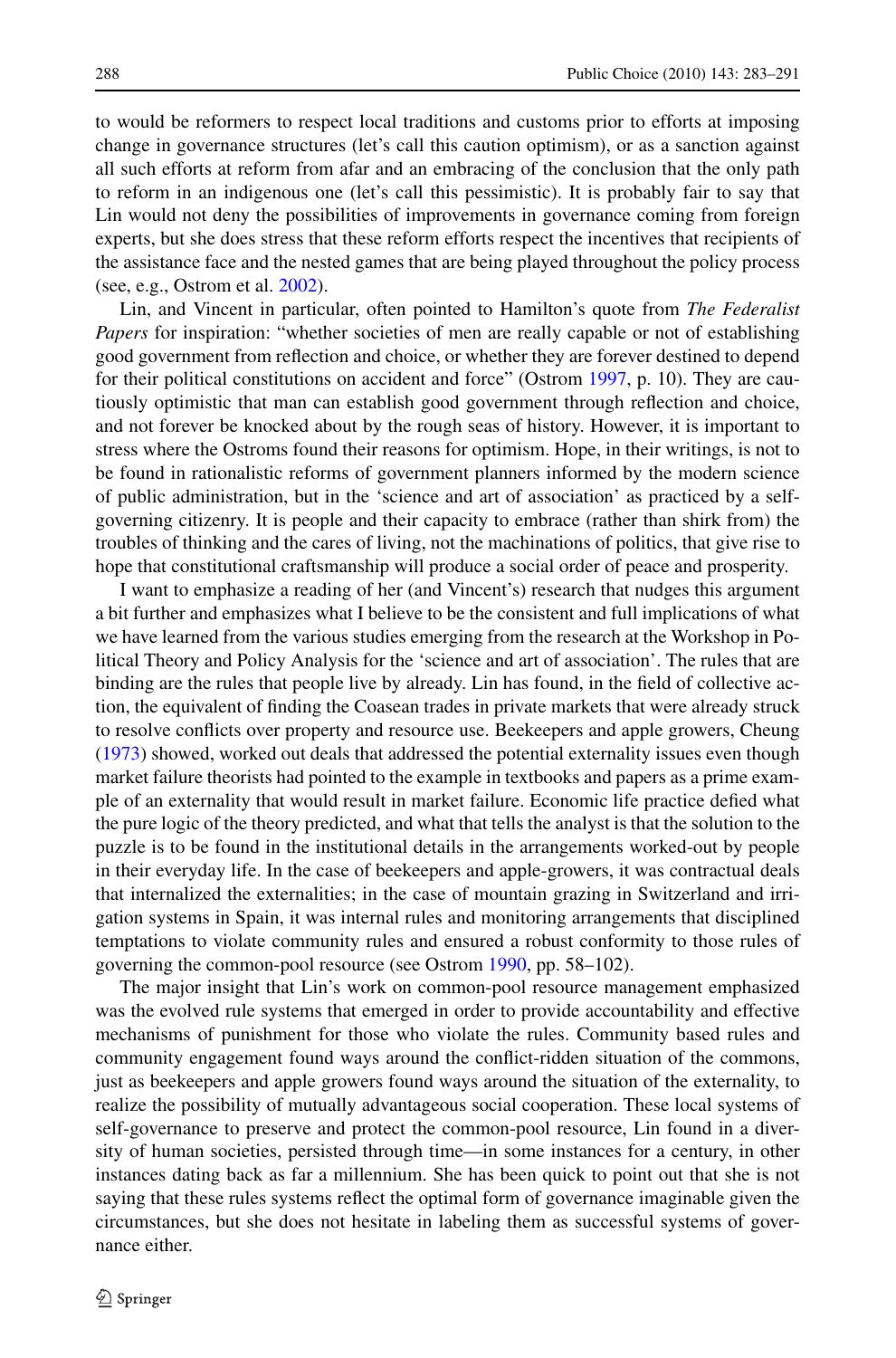This leads to the second major lesson from Lin's work—it is the 'rules in use' that matter for social cooperation, not so much the 'rules in form'. In examining systems of governance, we need to distinguish between 'rules in form' (on the books) and 'rules in use' (the lived practice of everyday life), and I would add that there is also the discussion of the function of rules. In the basic economics of property rights, the rules surrounding property rights provide economic actors with incentives that guide their behavior. Property rules determine who owns what, and what they can do with what they own. Private property rights delineate ownership, provide accountability, and encourage stewardship. Without clearly defined and enforced property rights, incentives become distorted and decisions over resource use are made with less care. Thus, when due to technological difficulties or other impediments, the establishment of private property rights over a resource is 'impossible' traditional theory would predict poor management demanding either privatization or extensive regulation or government ownership.

Lin's detailed studies of the management of common-pool resources should make us think twice about these well-worn classifications of ownership rights. What she has demonstrated is not only that the 'rules in use' determine practice rather than the 'rules in form', but that the same function of rules can be served by a diversity of forms of rules (see Ostrom [2005\)](#page-8-0). In short, the function that private property rights has served in terms of providing incentives for accountability and responsibility in resource use has been served by a variety of community based rule systems. These rules in use employ various methods to limit access to the resource, assign accountability to those who utilize it or are entrusted with its care, and establish methods of punishment for those who violate the community rules (ranging from monetary fines to social sanctions such as shaming and shunning).

The work demonstrates that people are capable of devising systems of self-regulation in a variety of circumstances. To get to the theme from my title, we see in the varied experience of common-pool resources in western societies as well as non-western societies, and across historical epochs and stages of development, self-regulation systems work to discipline the passions of man and turn situations of potential conflict into a reality of social cooperation. And, since the self-regulation systems in these varied environments and across time are operating outside of the formal realm of politics, they do not face the problem of protecting against unwanted influence of politically empowered special interest groups. Governance without Government can, and does, happen in the lived world in which we study as political economists, even in the least favorable of circumstances (see, e.g., Leeson [2009](#page-7-0)). 'Reasonable regulation' as I defined here (from Anne Krueger) becomes not elusive but realized in the examples provided in Lin's works on 'self-regulation'. No longer defined as the null set, we now find a variety of examples of effective systems of rules that govern man's social interactions by taming his passions and harnessing them in the direction that produces peaceful social cooperation under the division of labor even in situations (such as with the management of common-pool resources) that we should be most pessimistic about voluntary ordering of human affairs.

There are two additional lessons from Lin's work that are essential for the future of public choice scholarship. The third lesson I would stress is Lin's intellectual curiosity and methodological openness to a variety of techniques and approaches to learning. She studied at UCLA, where she learned economics from Armen Alchian as an undergraduate. She pursued a degree in political science, where she studied local public economies and was influenced by the idea Tiebout competition in public economies. She was a major contributor to public choice and modern political economy, in fact a pioneer in these fields focusing her work on puzzles of the tragedy of the commons, prisoner dilemmas, and the logic of collective action. She engaged in detailed case studies, but also looked to abstract game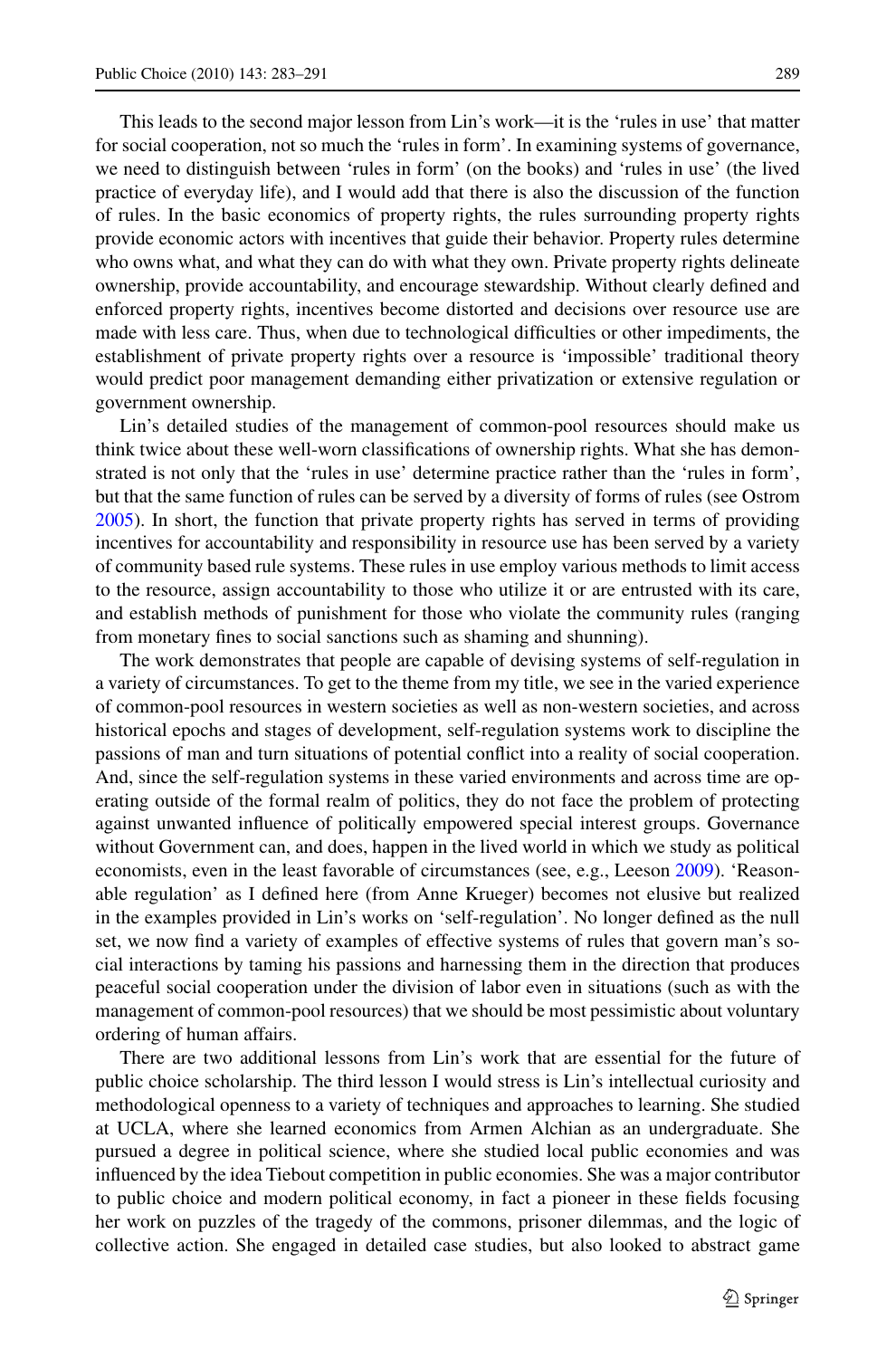<span id="page-7-0"></span>theory to help her understand the dynamic play between rules and strategies in the political economy of everyday life. She also turned to the lab and experimental economics to test out her theories of common-pool resources, as well as experiments in the field to learn about the applicability of her ideas to different contexts. In her presidential address to the American Political Science Association, Lin described her own approach as "A Behavioral Approach to the Rational Choice Theory of Collective Action" (Ostrom [1998\)](#page-8-0). And, when you unpack that description it somehow fits perfectly. Finally, she understood that her work on rule systems represented the study of complex phenomena and not simple phenomena. In order to study complex phenomena, Lin sought to gain additional insight from the field of social complexity and computer modeling of complex systems. It is arguable, that not since Kenneth Boulding (see, e.g., Boettke and Prychitko 1996) have we seen a social scientist allow their sheer curiosity about the world to take them on such a methodological journey of so many different approaches to get at the phenomena she wants to understand—the rules of self-governance that are in operation in the lived lives of a diversity of people that result in cooperation and avoid conflict (Poteete et al. [2010](#page-8-0)). At the same time, she has a unity in her research methods as well—rational choice as if the choosers were human, and institutional analysis as if history mattered.

The final lesson from Lin, and one that certainly deserves to be highlighted, is her (and Vincent's) motivation for their life project as scholars and educators in the policy sciences. They view their vocation as one of cultivating a self-governing citizenry and the characteristics necessary for such a citizenry. In an interview for my book with Paul Dragos Aligica, *Challenging Institutional Analysis and Development: The Bloomington School* (2009, p. 159), Lin states of their joint work at the Workshop that one of their "greatest priorities" has always been that their research and education efforts are geared toward cultivating citizens that have the capacity for self-governance. "Self-governing, democratic systems are always fragile enterprises," Lin points out. "Future citizens need to understand that they participate in the constitution and re-constitution of rule-governed politics. And they need to learn the 'art and science of association'. If we fail in this, all our investigations and theoretical efforts are useless."

Those are very inspiring words and deeds.

### **References**

- Aligica, P. D., & Boettke, P. (2009). *Challenging institutional analysis and development: the Bloomington school*. New York: Routledge.
- Boettke, P. (2001). Why culture matters: economics, politics, and the imprint of history. In *Calculation and coordination: essays on socialism and transitional political economy* (pp. 248–265). New York: Routledge.

Boettke, P., Coyne, C., & Leeson, P. (2008). Institutional stickiness and the new development economics. *American Journal of Economics and Sociology*, *67*(2), 331–358.

Boettke, P., & Prychitko, D. (1996). Mr. Boulding and the Austrians. In Moss, L. (Ed.) *Joseph Schumpeter, historian of economics* (pp. 250–259). New York: Routledge.

- Cheung, S. (1973). The fable of the bees: an economic investigation. *Journal of Law and Economics*, *16*(1), 11–33.
- Coase, R. (1959). The Federal Communications Commission. *Journal of Law and Economics*, *2*(1), 1–40.
- Coase, R. (1960). The problem of social cost. *Journal of Law and Economics*, *3*(1), 1–44.
- Hayek, F. A. (1948). *Individualism and economic order*. Chicago: University of Chicago Press.
- Hirschman, A. O. (1977). *The passions and the interests*. Princeton: Princeton University Press.

Leeson, P. (2009). The laws of lawlessness. *Journal of Legal Studies*, *38*(2), 471–503.

McGinnis, M. (Ed.) (1999a). *Polycentricity and local public economies: readings from the Workshop in Political Theory and Policy Analysis*. Ann Arbor: University of Michigan Press.